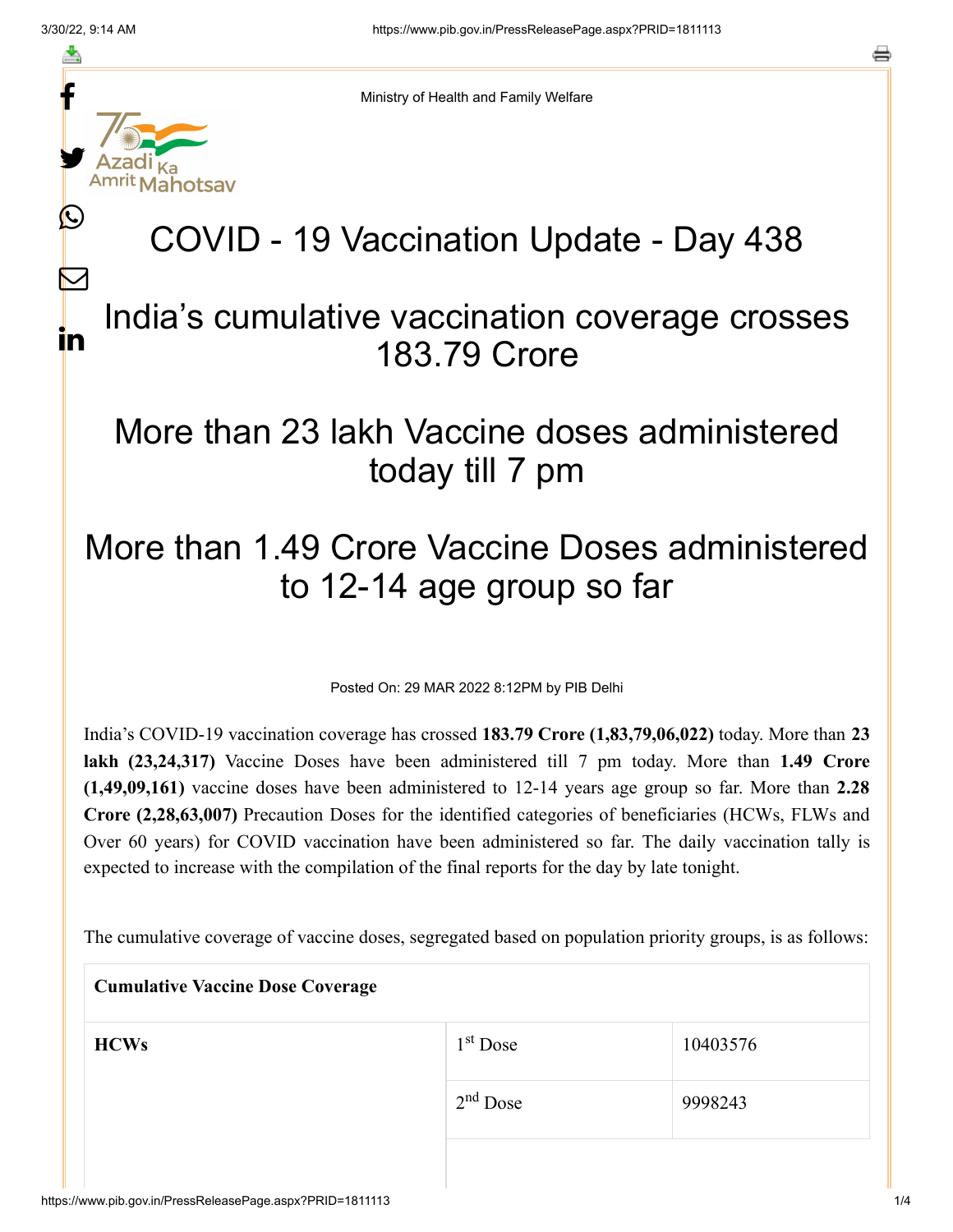| <b>Precaution Dose</b>                       | 4444457    |
|----------------------------------------------|------------|
| $1st$ Dose                                   | 18413028   |
| $2nd$ Dose                                   | 17506070   |
| <b>Precaution Dose</b>                       | 6837147    |
| $1st$ Dose                                   | 14909161   |
| $1st$ Dose                                   | 57018241   |
| $2nd$ Dose                                   | 37695544   |
| 1 <sup>st</sup> Dose                         | 554455593  |
| $2nd$ Dose                                   | 464846330  |
| 1 <sup>st</sup> Dose                         | 202720086  |
| $2nd$ Dose                                   | 185077022  |
| 1 <sup>st</sup> Dose                         | 126717272  |
| $2nd$ Dose                                   | 115282849  |
| <b>Precaution Dose</b>                       | 11581403   |
| Cumulative 1 <sup>st</sup> dose administered |            |
| Cumulative 2 <sup>nd</sup> dose administered |            |
| <b>Precaution Dose</b>                       |            |
|                                              | 1837906022 |
|                                              |            |

Today's achievement in the vaccination exercise, segregated by population priority groups, is as follows: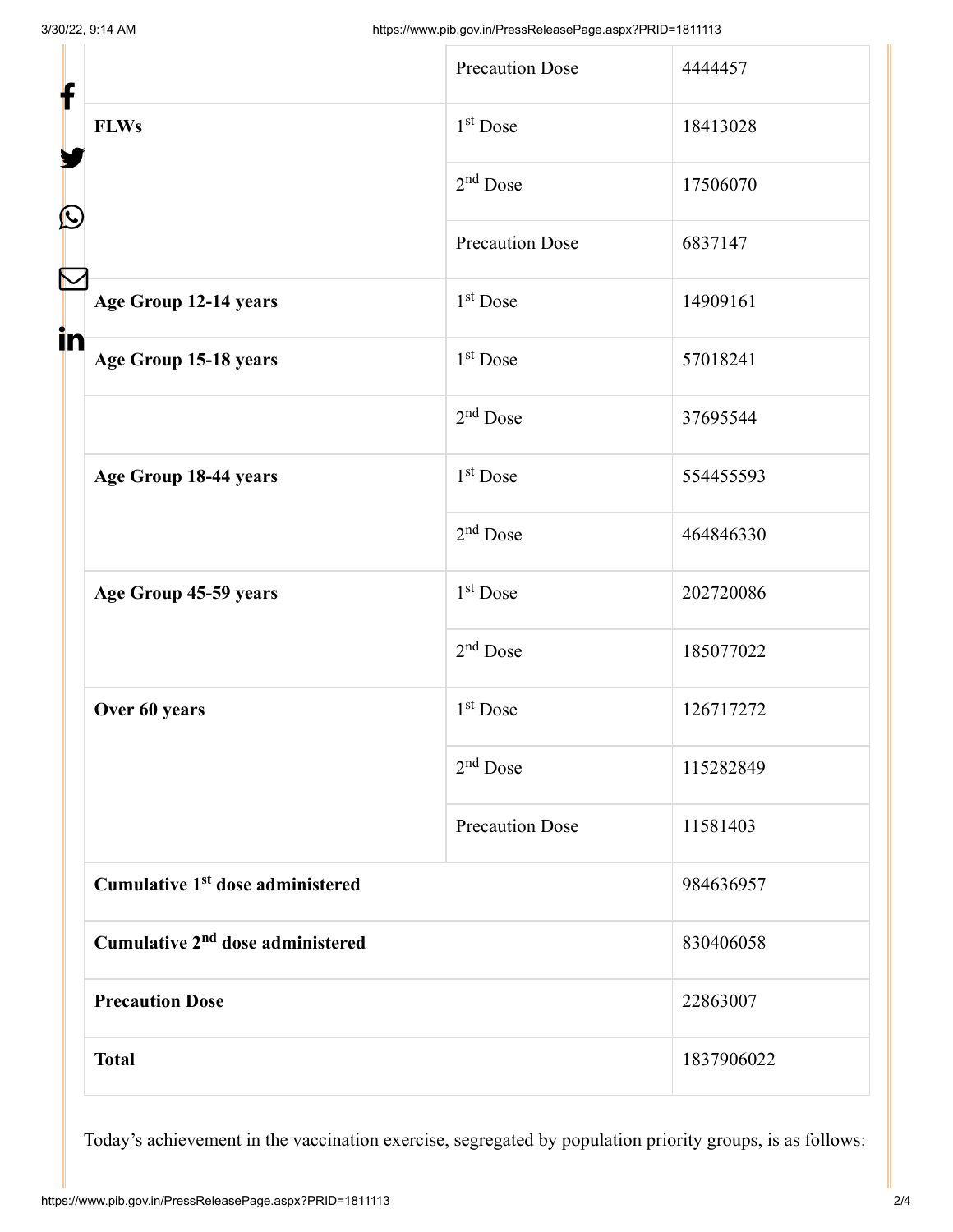| Date: 29 <sup>th</sup> March, 2022 (438 <sup>th</sup> Day)<br>f |                        |         |  |
|-----------------------------------------------------------------|------------------------|---------|--|
| <b>HCWs</b>                                                     | 1 <sup>st</sup> Dose   | 31      |  |
|                                                                 | $2nd$ Dose             | 764     |  |
|                                                                 | <b>Precaution Dose</b> | 9161    |  |
| <b>FLWs</b>                                                     | $1st$ Dose             | 73      |  |
| in                                                              | $2nd$ Dose             | 1850    |  |
|                                                                 | <b>Precaution Dose</b> | 16157   |  |
| Age Group 12-14 years                                           | 1 <sup>st</sup> Dose   | 1138730 |  |
| Age Group 15-18 years                                           | $1st$ Dose             | 86938   |  |
|                                                                 | $2nd$ Dose             | 196706  |  |
| Age Group 18-44 years                                           | 1 <sup>st</sup> Dose   | 65699   |  |
|                                                                 | $2nd$ Dose             | 501901  |  |
| Age Group 45-59 years                                           | $1st$ Dose             | 10361   |  |
|                                                                 | $2nd$ Dose             | 115531  |  |
| Over 60 years                                                   | $1st$ Dose             | 7267    |  |
|                                                                 | $2nd$ Dose             | 71310   |  |
|                                                                 | <b>Precaution Dose</b> | 101838  |  |
| Cumulative 1 <sup>st</sup> dose administered                    |                        | 1309099 |  |
| Cumulative 2 <sup>nd</sup> dose administered                    |                        | 888062  |  |